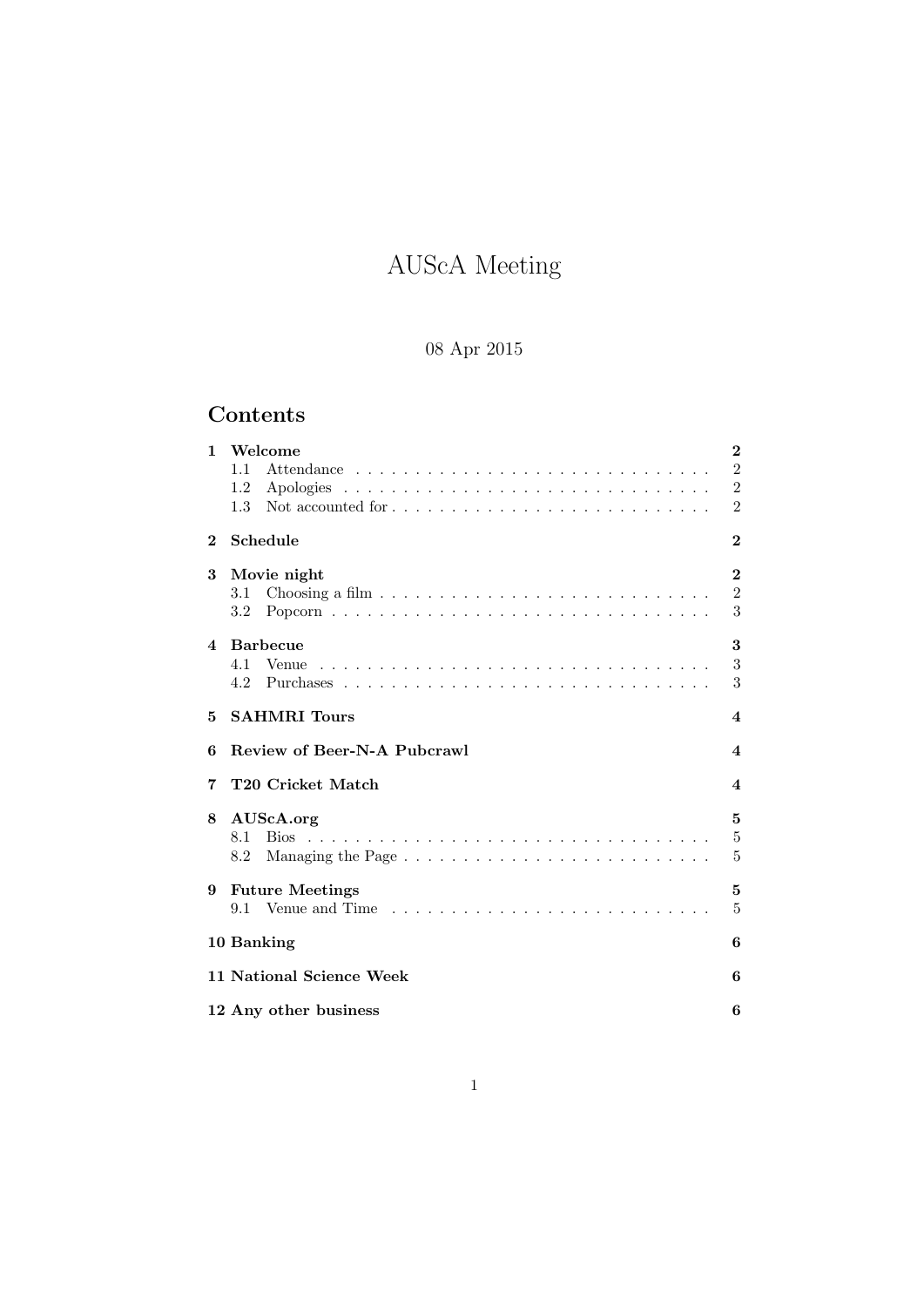## 1 Welcome

The meeting was held in the Lady Symon building, on Friday the 17th of April.

#### 1.1 Attendance

Brittany Howell, Ben Geytenbeek, Ellen Swan, Jay Kim, Jason Oliver, Sophia Ackling, Emi Schutz, Catisha Coburn, Kirstin Smith

#### 1.2 Apologies

Karl Asmussen

#### 1.3 Not accounted for

Arthur Yeow

# 2 Schedule

# 3 Movie night

The Braggs is booked for the 30th of April, 6pm onwards. Legal: as long as we do not charge for the screening, it is okay to show the film. Total cost is buying DVD and popcorn - no fees for the night. Set up at 6pm for a 6.30pm start. Jason to bring PS3 for blu-ray disk if connections will work. Promotion: Facebook page No poster (not enough time) Email - Brittney to send Create a FB event - Emi to manage

#### 3.1 Choosing a film

Proposed films: - Interstellar - Imitation game - Theory of everything - not yet on DVD so not an option - Infinity

Chosen film: Interstellar We will either rent or purchase this film.

Note: Brittany to bring hard drive for a backup or second film if required.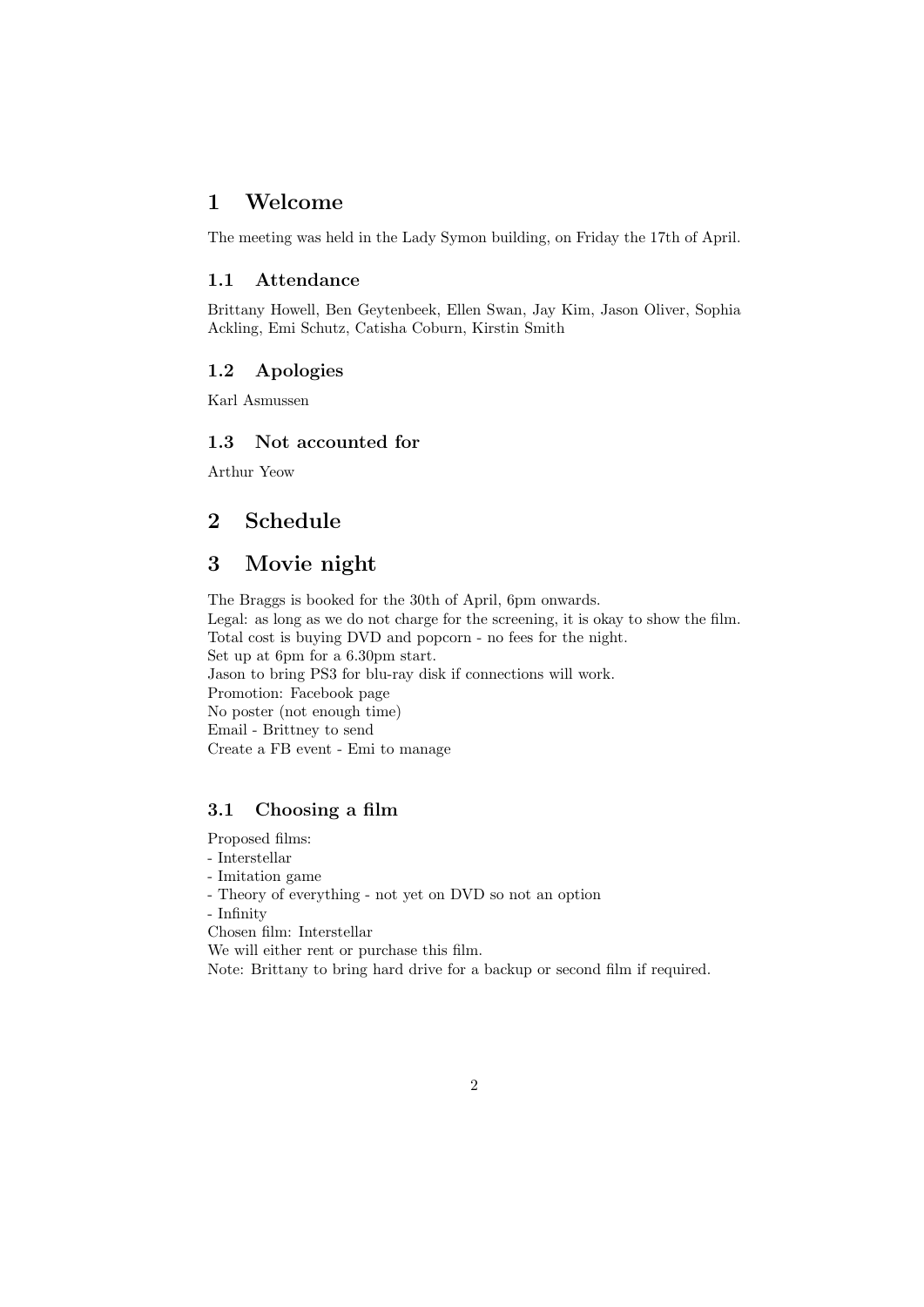#### 3.2 Popcorn

Popcorn machine needs to be booked. Hire is \$30 and comes with bags and kernels for \$15 dollars. Will also require a table for the machine to stand on. Will need to find a power point in the atrium.

Important note: Do not use butter in popcorn machine! Will break it.

Will aim to have popcorn ready for 7pm on the night, with seat delivery during the film.

Flavours: icing sugar, salt. We will sprinkle on after making so as not to clog the machine.

Emi will come in the day after the film to clean the popcorn machine.

#### 4 Barbecue

#### 4.1 Venue

The Maths Lawns have been booked for the 15th of May (Friday Week 9) from 10am until 4pm but we will likely run it for a couple of hours, not the entire time.

We have hired one BBQ from MLS building and will need a second BBQ for vegetarians. As a backup we can hire one for \$80 from the UCA, but hope we can perhaps borrow one from SOPs? (Sorry, not sure what this referred to). We will also need to book 3 marquees and 3 tables.

#### 4.2 Purchases

Vege options:

- patties

- bubble and squeak
- capsicums, tomatoes, eggplant, eggs

Conclusion: Get capsicums in case vegans turn up and do bubble and squeak for rest of vegetarians.

We will need:

- more oil

- 30 kg sausages (approx \$3.50 per kg from a wholesale butcher)
- onions (to be chopped the night before to save time)
- 25 loaves of bread (Woolworths dollar bread, mixture of white and wholemeal)
- 2 gluten free loaves
- ? x bubble and squeak
- ? x capsicums
- Tomato sauce
- Soft drinks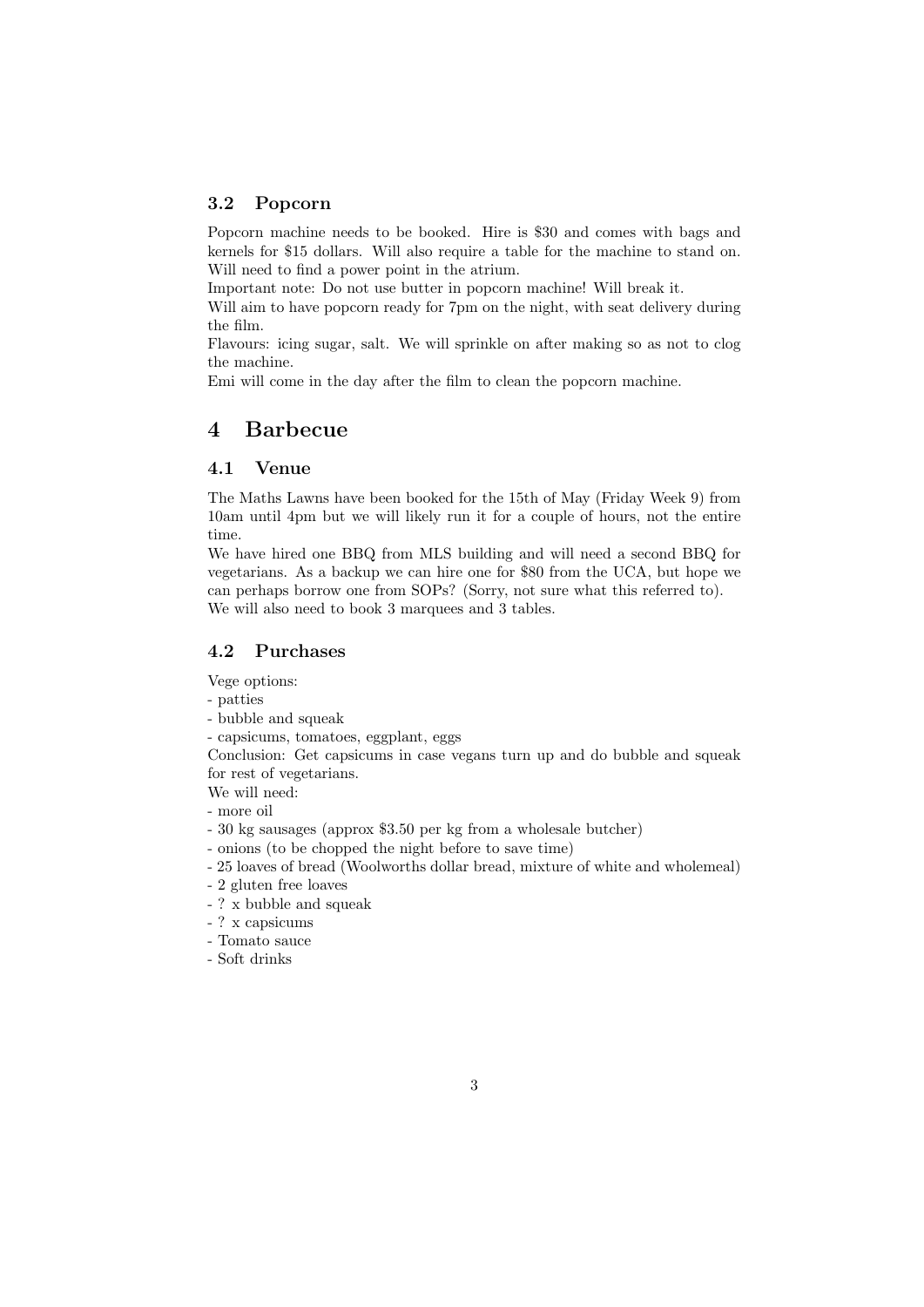# 5 SAHMRI Tours

SAHMRI offer tours of up to 20 people, for 20 per head. We would subsidise for students.

We questioned whether we should run it, due to the small group sizes, but concluded that it would be a good experience for students (particularly those who may go on to do an honours project at SAHMRI).

We discussed the possibility of asking for a discount rate if there is a large demand.

Proposed that students book and pay online (the club would have to pay a booking fee). They would have to pay to secure their place. We would subsidise such that the cost would be around \$10 per student.

Would we give preference to third year students, biologists and committee members?

Promotion plan:

- Email first day back between 5-9pm for expressions of interest.

- Also put info on facebook at that time.
- Will ask for payment if there is enough interest.
- Tours would likely be week 8 or 10 this semester.

# 6 Review of Beer-N-A Pubcrawl

We estimate 300 people for next pub crawl.

The London was not a good choice and we are unlikely to choose them again next time.

Random fact: the Stag closed 2 days ago!

The Belgian Beer Care was unsuccessful because everyone went to Elephant, so perhaps won't run the two at the same time as last time.

Perhaps next time we will finish at the Austral, and go to PJs towards the beginning (maybe first, instead of Unibar).

May consider going to Pirie St Social and The Office.

More discussion nearer to the next pubcrawl.

# 7 T20 Cricket Match

This event incorporate the social element of sport to members of group. It aims to bring people together to relax at uni. It also shows the faculty that we are more than just a pub-crawling club. It will help to keep them on-side. Two ideas:

- host a staff v students cricket game

- do a 6-a-side soccer tournament

Soccer tournament would be held on fridays 12-1, and we would have people submit teams. We would organise a set of matches, 20 mins each. Final game would coincide with second semester BBQ.

There is the possibility of having the games take place on the maths lawns, but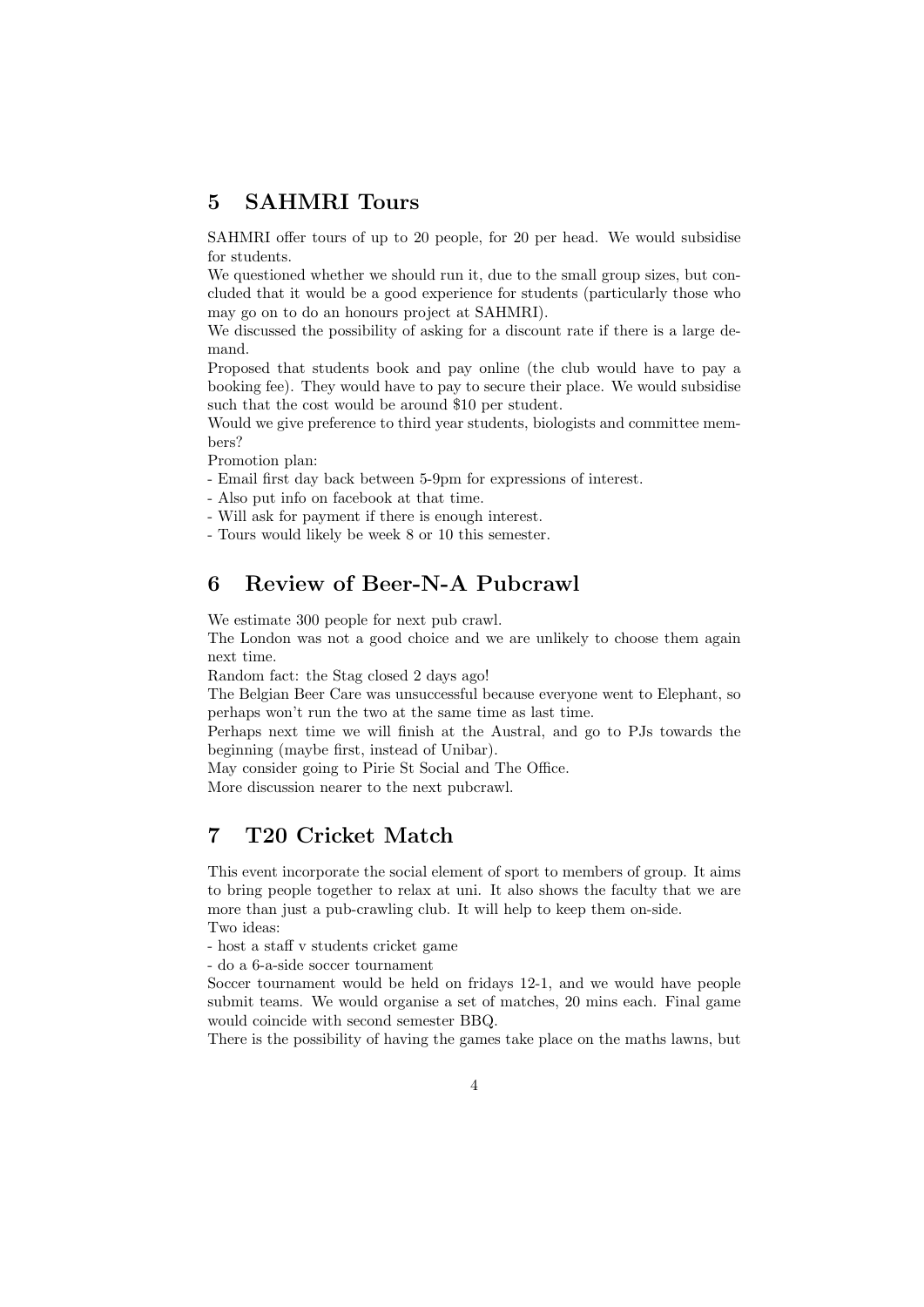we would have to work out logistics (i.e. what about people walking past?). For the cricket game:: would need to occur in late spring or summer (probably second semester, early second term in arvo/evening). It could take place on the oval across footbridge. It would be a one-day event, staff vs students. Cricket costs:

- Purchase of at least 2 x cricket ball

- Cost of grounds (may be able to reduce this if we run it for charity)

- BBQ related costs

- Trophy

We would need to recruit the teams somehow, and a couple of umpires. It would be good to secure the staff first, so that we can use them to promote the event to students. We may ask Bob (executive dean) to help out with promotion later in the process. We would use posters to promote to staff.

We would have staff register, run it for charity, and give the money to a sciencerelated fund. We would also charge for the BBQ because the money would go to charity.

Undergrad vs postgrad is another possibility.

From here: we will look into the price of ground hire, check daylight hours later in the year, and perhaps try to choose a day (there is a Monday in the second semester where only 20 people in Sciences are in classes!). Discussion will continue at a later meeting.

### 8 AUScA.org

Friday at 11.10 for meetings, Lady Symon building (here) - in boardroom Fortnightly from week 8

#### 8.1 Bios

We need to update website. Everyone to fill in Bios please! We are making a committee contact form so that we can all contact each other on e.g. BBQ days.

We have pub crawl photos, and they will be posted soon.

#### 8.2 Managing the Page

Sophia to look after the club's website.

#### 9 Future Meetings

#### 9.1 Venue and Time

Friday at 11 was the most popular time. They will be held in the boardroom in the Lady Symon building.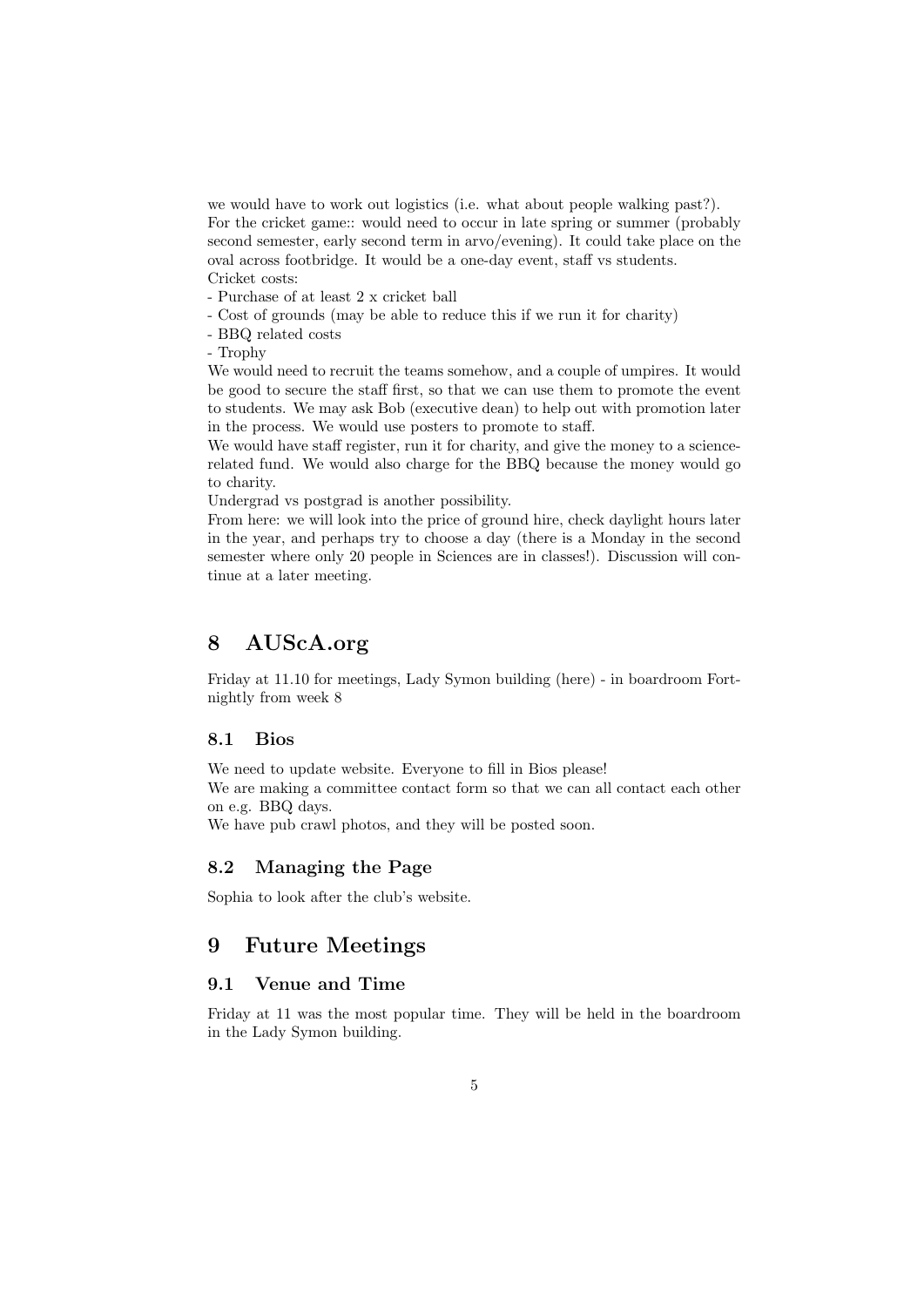# 10 Banking

We need to go into BankSA - those not with BankSA will need ID to be added as signatories. We also need to change the name of the account (problem is that it has changed twice since it was last updated at the bank). There are no minutes of meeting where it changed the first time, so ideally we would like to set up a new account and transfer all funds over.

We will need Irene and Jason and Cal and Ben to all go in, everyone but Ben to remove themselves from account. We will then add on: president, vice president and secretary (treasurer already a signatory).

We must contact bank to let them know we're coming - Brittany to organise.

# 11 National Science Week

Dates: 15th-23rd?

If we want to do anything for NSW we can get grants, but we need to get onto it now.

Possibility: periodic table out of chalk.

This was popular the first time, so may be good to do this again.

We would have it outside front of Brags: in the morning, the grid will be drawn out, so each cell has four tiles on it. We can theme them - e.g. Hydrogen can be a sun.

Such a display gets noticed by everyone who goes past, and it's a good way to get people interested in science!

We picked a day approaching open day last time, so it was hard to see it. Perhaps we should pick another day this time.

We don't need permission to do anything there, and cleaners will sort out but Brittany will double check that it's okay to do - probably need to tell security. Other possibilities:

- Run a competition

- Guest lecture

- Bake sale

More discussion required in future meetings.

### 12 Any other business

We all need a club shirt for events, \$20 dollars each. Let Ben know when you want one, and you can pay now or order later on.

Brittany will sort out the locker/cupboard.

Emi will look into AUU website login. All equipment is booked online through the AUU website, so it will be useful to have a login. We could get Emi registered as a committee member so she can book necessary equipment.

Do we know any third years to be on committee? They must be enrolled in at least 6 units of third year subjects to get onto the committee as third year representative.